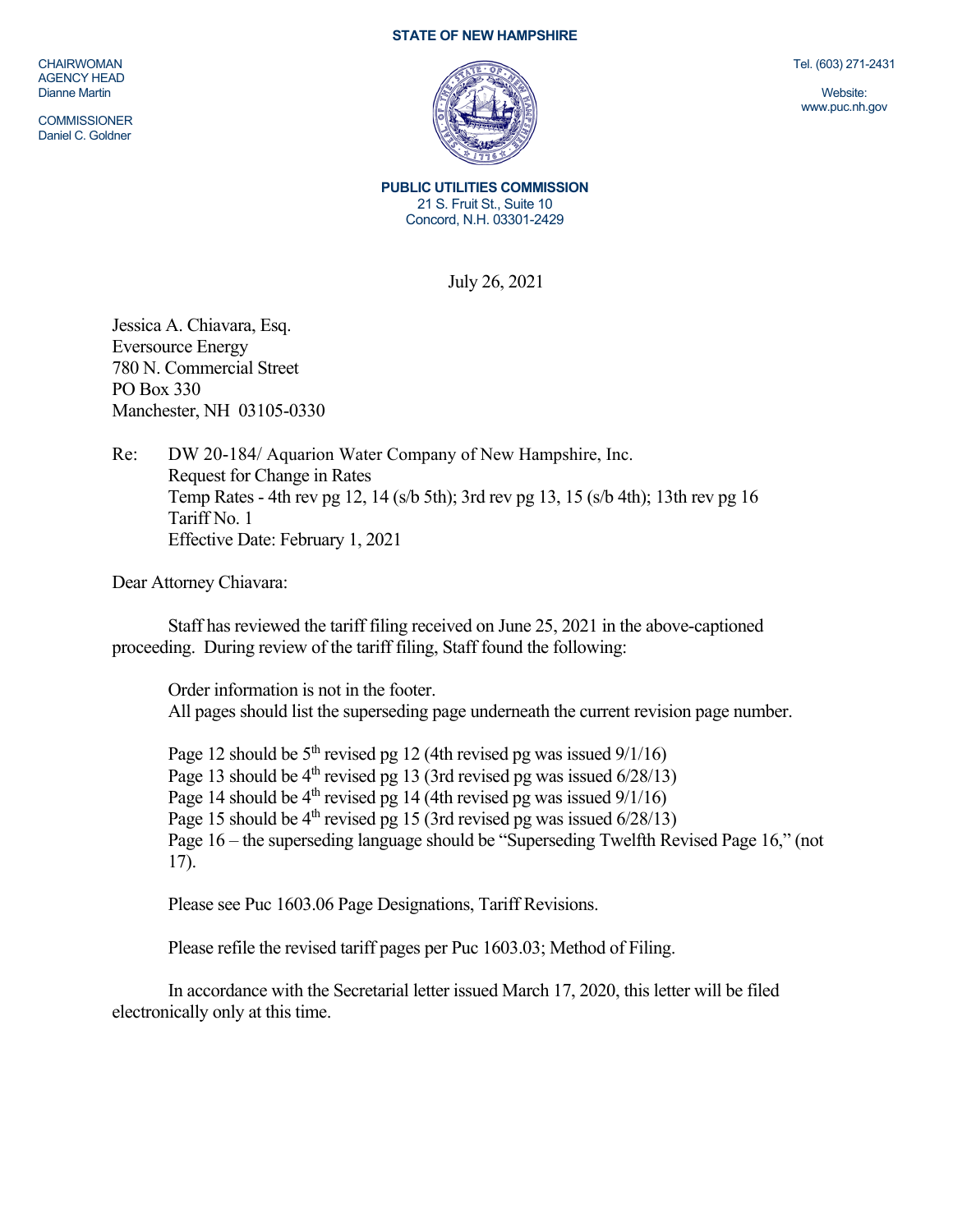Please contact me at (603) 271-6044 or e-mail me at **Susan.M.Gagne@puc.nh.gov** if I can be of future assistance.

Sincerely,

/s/ *Susan M. Gagne*

Susan M. Gagne Tariff Administrator